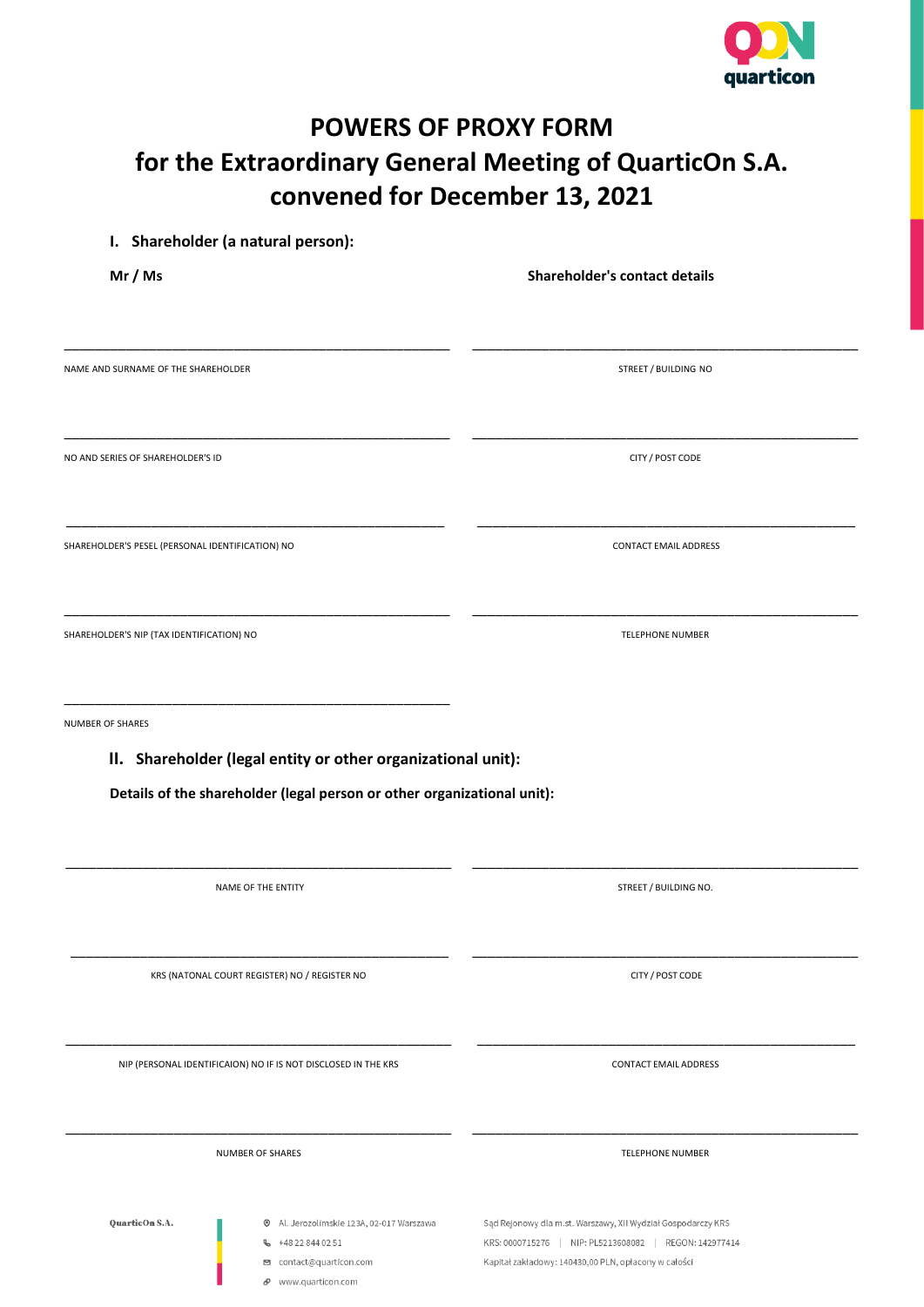

#### **establishes a proxy:**

| Mr / Ms                     | Proxy's contact details:     |  |
|-----------------------------|------------------------------|--|
| NAME AND SURNAME OF A PROXY | STREET / BUILDING NO.        |  |
| PROXY"S PESEL NO            | CITY / POST CODE             |  |
| PROXY'S NIP NO              | <b>CONTACT EMAIL ADDRESS</b> |  |
| NUMBER OF SHARES            | <b>TELEPHONE NUMBER</b>      |  |

to represent the Shareholder and owner of the abovementioned shares of QuarticOn S.A. at the Extraordinary General Meeting of QuarticOn S.A. convened for December 13, 2021 at 10:00, which will be held at the company's headquarters in Warszawa, at: Al. Jerozolimskie 123A, in the Atlas Tower building, 25 floor, main conference room, and in particular to participate in and speak at the Extraordinary General Meeting, to sign the attendance list and to vote on my behalf with:

……………………………….. (in words: ………………………………………..……) shares of QuarticOn S.A.

in accordance with the instructions concerning the method of voting which is attached to this form / at the discretion of the proxy.\*

The aforementioned proxy is authorized to represent the Shareholder at the Extraordinary General Meeting of Shareholders of QuarticOn S.A. also in case of a break in the Extraordinary General Meeting.

The proxy is authorized / not authorized \* to grant further powers of proxy.

*Signature of the shareholder / persons authorized to represent the Shareholder*

*\_\_\_\_\_\_\_\_\_\_\_\_\_\_\_\_\_\_\_\_\_\_\_\_\_\_\_\_\_\_\_\_\_\_\_\_\_\_\_\_\_\_\_\_\_\_\_\_\_\_\_\_\_\_\_\_\_*

*\* Delete as applicable*

- @ Al. Jerozolimskie 123A, 02-017 Warszawa
- $\frac{1}{2}$  +48 22 844 02 51
- □ contact@quarticon.com
- $\mathcal O$  www.quarticon.com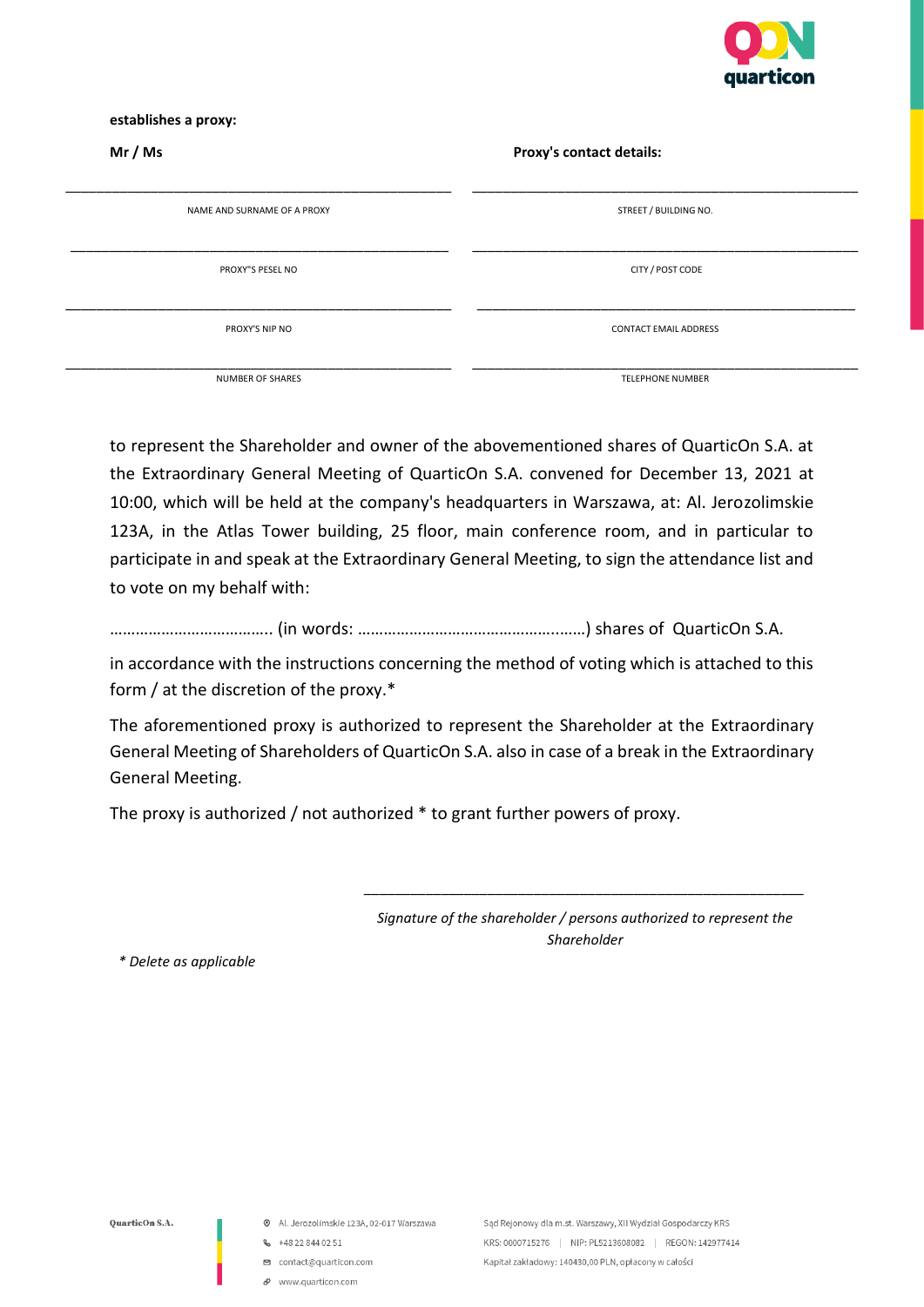

### *Attachment to the powers of proxy form*

# **Instructions**

# **of voting by proxy**

## *at the Extraordinary General Meeting of QuarticOn S.A.*

### *convened for December 13, 2021*

This instructions to exercise the voting right allows to exercise the voting right at the Extraordinary General Meeting of Shareholders of QuarticOn S.A. convened for December 13, 2021, at 10:00, which will be held at the company's headquarters in Warszawa, at: Al. Jerozolimskie 123A, in the Atlas Tower building, 25 floor, main conference room, by proxy:

………………………………………………………………………………………………............ acting on behalf of the Shareholder

……………………………………………………………………………………………….

- $\triangleright$  The use of these instructions by a Proxy and a Shareholder is not mandatory.
- $\triangleright$  The instructions do not replace the powers of proxy granted by the Shareholder (Powers of Proxy Form).
- $\triangleright$  The Company does not verify the method of voting by the Proxy, i.e. whether the Proxy exercises the right to vote in accordance with the instructions received from the Shareholder.
- $\triangleright$  The instructions contain draft resolutions to be adopted by the Extraordinary General Meeting of QuarticOn S.A. convened for December 9, 2021, along with instructions on how to vote from the Shareholder to the Proxy.
- $\triangleright$  Voting and raising any objection by the Proxy is done by entering an "X" in the appropriate box. If the Shareholder authorizes the Proxy to vote differently from the shares he holds, the Proxy should indicate in the appropriate box the number of votes and the number of shares from which he gives vote "in favor", "against" or "abstains from voting". Incorrectly or ambiguously filled instructions will not be included in the results of voting on a given resolution.
- $\triangleright$  In the event of an open vote, the instructions filled in by the Shareholder may constitute a voting card for the Proxy. The voting proxy using these instructions should deliver them to the Chairman of the Extraordinary General Meeting after voting on a given resolution.

*Signature of the shareholder / persons authorized to represent the Shareholder)*

*\_\_\_\_\_\_\_\_\_\_\_\_\_\_\_\_\_\_\_\_\_\_\_\_\_\_\_\_\_\_\_\_\_\_\_\_\_\_\_\_\_\_\_\_\_\_\_\_\_\_\_\_\_\_\_\_\_*

OuarticOn S.A.

- Al. Jerozolimskie 123A, 02-017 Warszawa
- **6** +48 22 844 02 51
- contact@quarticon.com
- P www.quarticon.com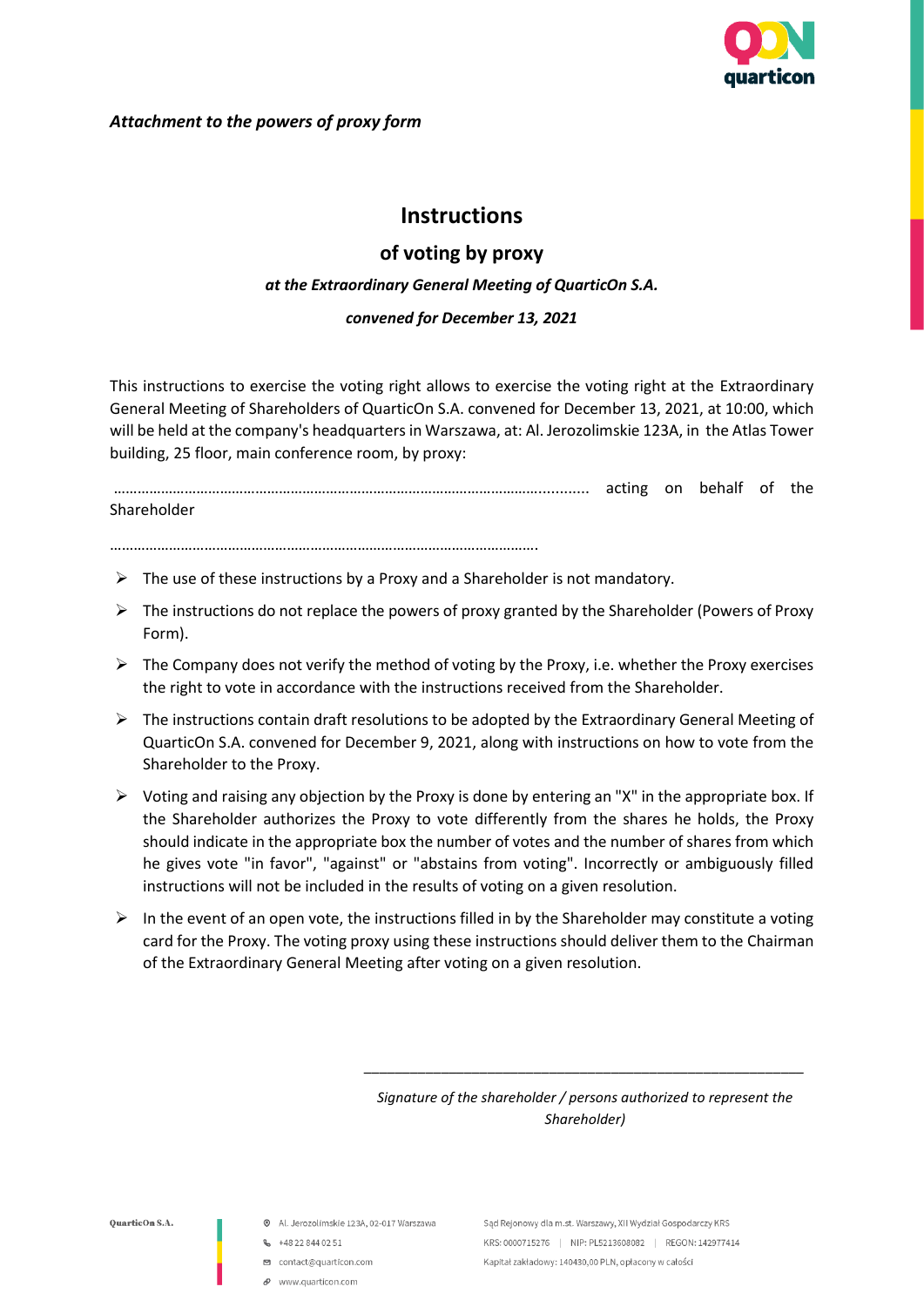

| of the Extraordinary General Meeting                                                                                                        |
|---------------------------------------------------------------------------------------------------------------------------------------------|
| of QuarticOn Spółka Akcyjna                                                                                                                 |
| of December 13, 2021                                                                                                                        |
| regarding the election of the chairman of the meeting                                                                                       |
| $\S 1$                                                                                                                                      |
| The Extraordinary General Meeting of QuarticOn Spółka Akcyjna hereby elects [name and surname]<br>as the chairman of the Company's meeting. |
| § 2                                                                                                                                         |

The resolution comes into force on the day of its adoption.

## **The voting instructions for the Proxy regarding the above resolution.**

The proxy should vote in the following way:

| Vote "in favor"                                                       | Vote "against"                                                        | "abstain from voting"                                                 | Other<br>comments |
|-----------------------------------------------------------------------|-----------------------------------------------------------------------|-----------------------------------------------------------------------|-------------------|
|                                                                       |                                                                       |                                                                       |                   |
| The number of shares:<br><br>The number of votes from the shares:<br> | The number of shares:<br><br>The number of votes from the shares:<br> | The number of shares:<br><br>The number of votes from the shares:<br> |                   |

**I am raising an objection to the resolution: YES / NO \*) Voting by ticking the appropriate box with a cross ("X")**

*\*) Delete as applicable*

QuarticOn S.A.

- Al. Jerozolimskie 123A, 02-017 Warszawa
- $\frac{1}{2}$  +48 22 844 02 51
- contact@quarticon.com
- $\mathcal O$  www.quarticon.com

Sąd Rejonowy dla m.st. Warszawy, XII Wydział Gospodarczy KRS KRS: 0000715276 | NIP: PL5213608082 | REGON: 142977414 Kapitał zakładowy: 140430,00 PLN, opłacony w całości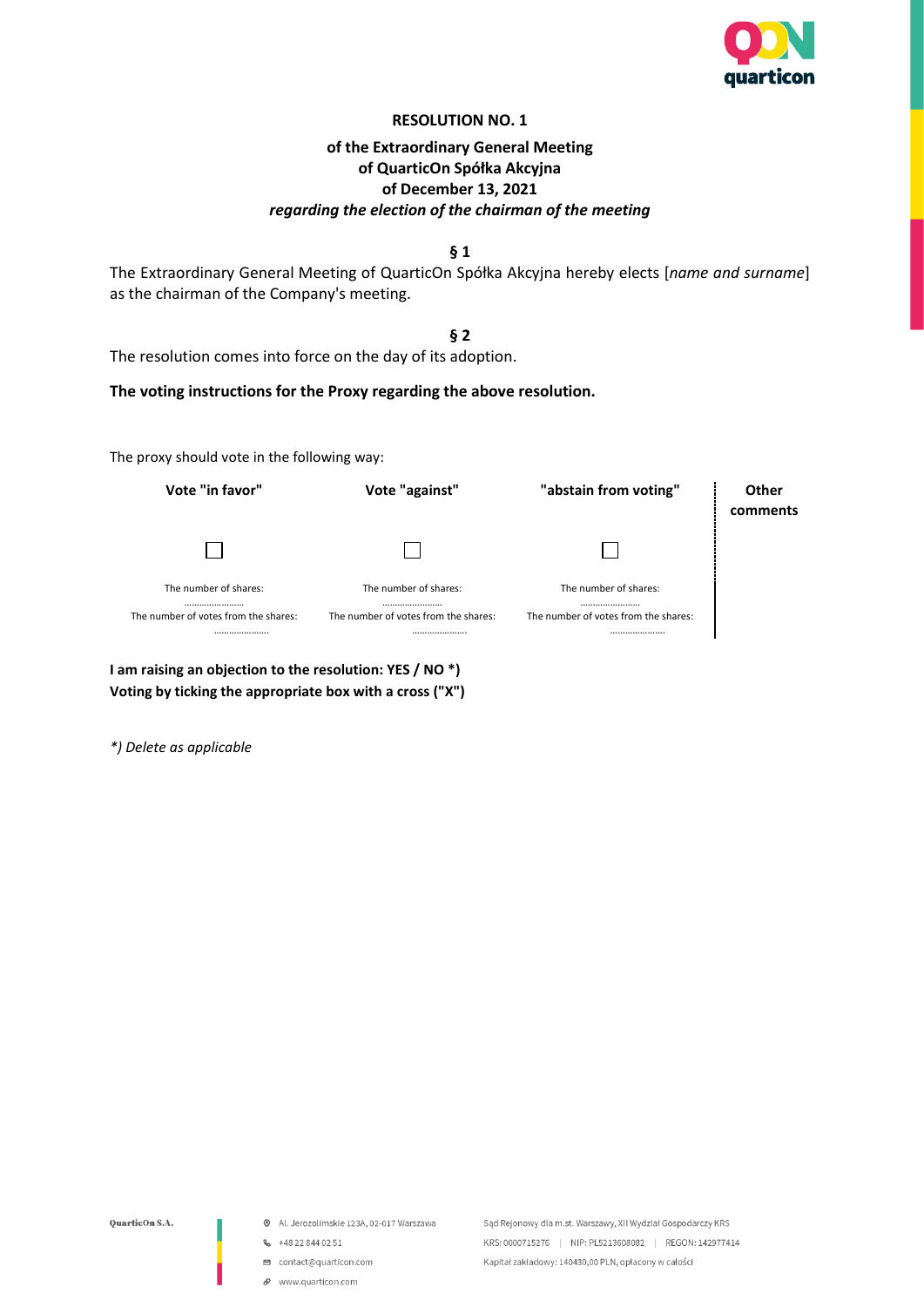

## **of the Extraordinary General Meeting of QuarticOn Spółka Akcyjna of December 13, 2021** *on the approval of the General Meeting's agenda*

**§ 1**

The Extraordinary General Meeting of QuarticOn Spółka Akcyjna hereby adopts the following agenda:

- 1. open the Extraordinary General Meeting of the Company;
- 2. elect the Chairperson of the Company's Extraordinary General Meeting;
- 3. determine whether the Company's Extraordinary General Meeting has been duly convened, and whether it is able to pass resolutions;
- 4. approve the agenda of the Company's Extraordinary General Meeting;
- 5. adopt a resolution to increase the share capital of the Company by issuing the Series G ordinary bearer shares, Series H ordinary bearer shares and Series I ordinary bearer shares with an option to deprive existing shareholders of their subscription rights and on amending the Company's Articles of Association;
- 6. pass a resolution on the authorisation of the Company's Supervisory Board to adopt the consolidated text of the Company's Articles of Association;
- 7. close the meeting.

**§ 2**

The resolution comes into force on the day of its adoption.

#### **The voting instructions for the Proxy regarding the above resolution.**

The proxy should vote in the following way:

| Vote "in favor"                                                   | Vote "against"                                                    | "abstain from voting"                                             | Other<br>comments |
|-------------------------------------------------------------------|-------------------------------------------------------------------|-------------------------------------------------------------------|-------------------|
|                                                                   |                                                                   |                                                                   |                   |
| The number of shares:<br><br>The number of votes from the shares: | The number of shares:<br><br>The number of votes from the shares: | The number of shares:<br><br>The number of votes from the shares: |                   |
|                                                                   |                                                                   |                                                                   |                   |

**I am raising an objection to the resolution: YES / NO \*) Voting by ticking the appropriate box with a cross ("X")**

*\*) Delete as applicable*

- Al. Jerozolimskie 123A, 02-017 Warszawa
- $-48228440251$
- □ contact@quarticon.com
- P www.quarticon.com

Sąd Rejonowy dla m.st. Warszawy, XII Wydział Gospodarczy KRS KRS: 0000715276 | NIP: PL5213608082 | REGON: 142977414 Kapitał zakładowy: 140430,00 PLN, opłacony w całości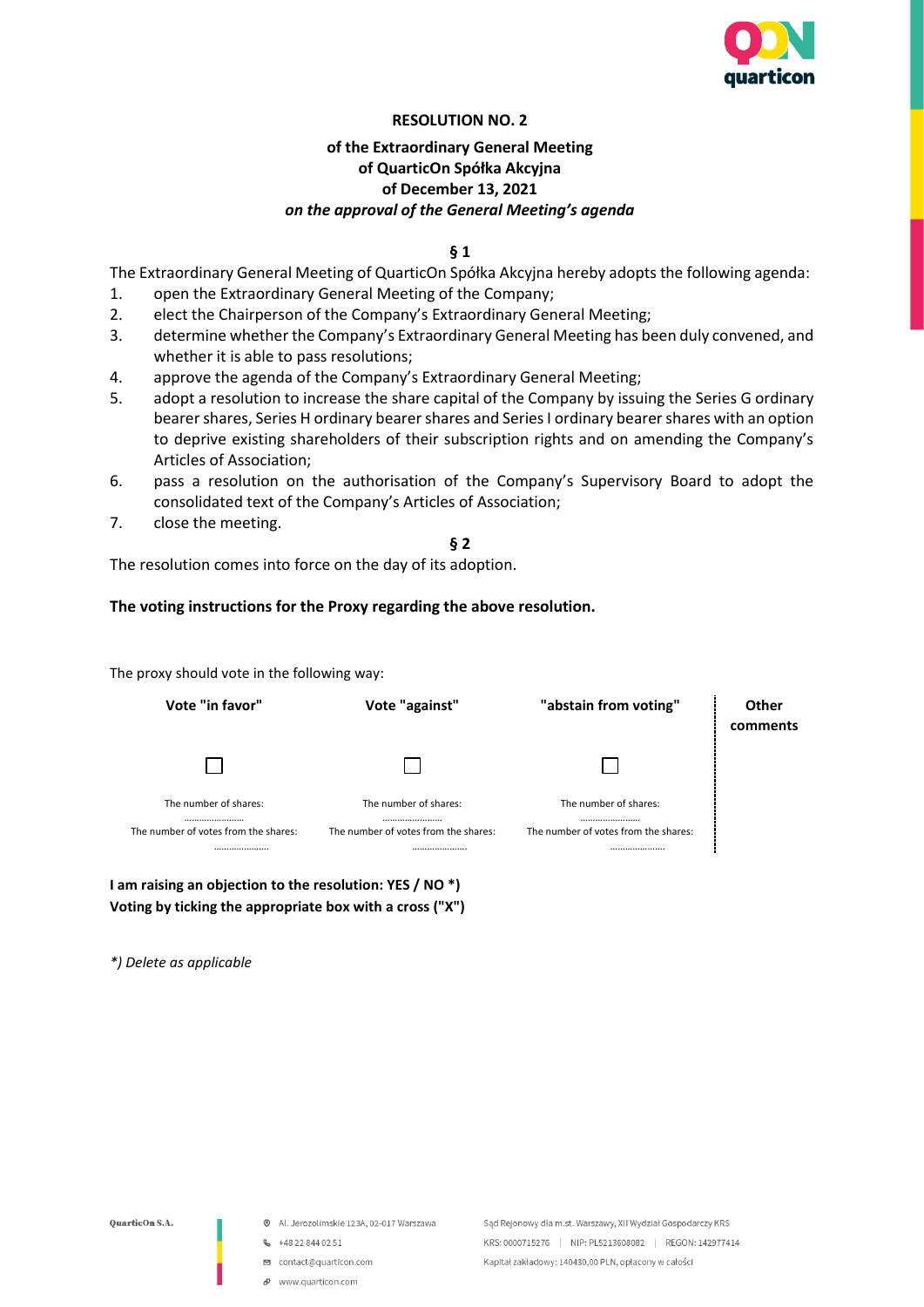

# **of the Extraordinary General Meeting of QuarticOn Spółka Akcyjna of December 13, 2021**

## *regarding to increase the share capital of the Company by issuing the Series G ordinary bearer shares, Series H ordinary bearer shares and Series I ordinary bearer shares with an option to deprive existing shareholders of their subscription rights and on amending the Company's Articles of Association*

#### **§1**

- 1. Pursuant to Article 431 §1, Article 431 §2 point 1 and Article 431 §7 and in connection with Article 310 § 2 of the Commercial Companies Code, the Extraordinary General Meeting of QuarticOn S.A. hereby resolves to increase the Company's share capital by no less than PLN 0.30 (thirty groszy) and no more than PLN 153,000 (one hundred fifty three thousand), i.e. from the amount of PLN 140,430.00 (one hundred forty thousand four hundred thirty) to amount no less than PLN 140,430.30 (one hundred forty thousand four hundred thirty and thirty groszy), and no higher than PLN 293,430 (two hundred ninety three thousand four hundred thirty), by issuing no more than 1,100,000 (one million hundred thousand) Series G ordinary bearer shares with a nominal value of PLN 0.10 (ten groszy) each and no more than 280,000 (two hundred eighty thousand) Series H ordinary bearer shares with a nominal value of PLN 0.10 (ten groszy) each and no more than 150,000 (one hundred fifty thousand) Series I ordinary bearer shares with a nominal value of PLN 0.10 (ten groszy).
- 2. The issue of Series G shares shall be effected if at least one (1) Series G share has been subscribed for.
- 3. The issue of Series H shares shall be effected if at least one (1) Series H share has been subscribed for.
- 4. The issue of Series I shares shall be effected if at least one (1) Series I share has been subscribed for.
- 5. The Management Board of the Company is authorized to determine the final amount of the share capital increase in order to adjust the amount of the share capital in the Articles of Association in accordance with Art. 310 § 2 and § 4 in connection with Art. 431 § 7 of the Commercial Companies Code and registration of the increase of the Company's share capital in the register of entrepreneurs of the National Court Register.
- 6. The Series G shares shall be paid for by non-cash contributions before the share capital increase is registered.
- 7. The Series H shares shall be paid for by cash or non-cash contributions before the share capital increase is registered.
- 8. The Series I shares shall be paid for by cash or non-cash contributions before the share capital increase is registered.
- 9. The issue price of the Series G shares, Series H shares and Series I shares shall be set by the Company's Management Board and approved by the Company's Supervisory Board.
- 10. The Series G shares, the series H shares and the series I shares shall qualify for the dividend payable to the shareholders for the financial year ending on 31 December 2022.
- 11. The Series G shares shall be subscribed for through private placement, as defined in Article 431 § 2 (1) of the Commercial Companies Code, based on a share subscription offer made by the Company's Management Board to specifically identified individuals and entities.
- 12. The Series H shares shall be subscribed for through private placement, as defined in Article 431 § 2 (1) of the Commercial Companies Code, based on a share subscription offer made by the Company's Management Board to specifically identified individuals and entities.

- @ Al. Jerozolimskie 123A, 02-017 Warszawa
- $-48228440251$
- □ contact@quarticon.com
- www.guarticon.com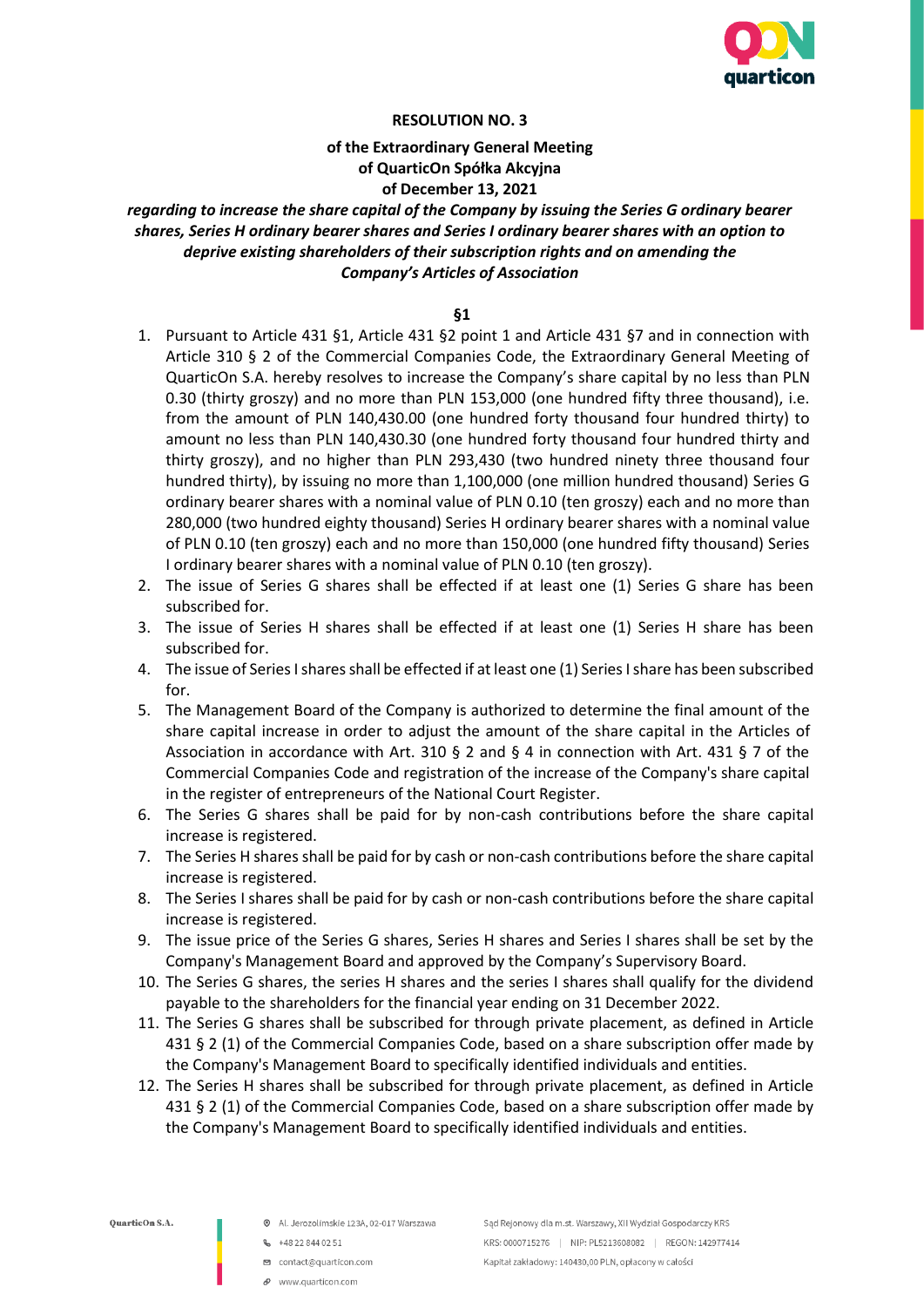

- 13. The Series I shares shall be subscribed for through private placement, as defined in Article 431 § 2 (1) of the Commercial Companies Code, based on a share subscription offer made by the Company's Management Board to specifically identified individuals and entities.
- 14. The Series G, Series H and Series I Share Subscription Agreements shall be concluded within six (6) months of adoption of this Resolution.

#### **§ 2**

- 1. Upon becoming familiar with the written opinion of the Company's Management Board, the Company's General Meeting shall deprive existing shareholders, of their subscription right to all the Series G shares, Series H share and Series I shares i.e. exclude the subscription rights of existing shareholders, to all the Series G share, Series H share and Series I share.
- 2. The opinion issued by the Management Board under Article 433 § 2 of the Commercial Companies Code to explain the reasons for the exclusion of the subscription rights shall be appended to this Resolution.
- 3. The shareholders share the view of the Company's Management Board that the exclusion of their subscription rights to the Series G shares, Series H shares and Series I shares is in the Company's best interest, as explained in the aforementioned written opinion. The Company's General Meeting hereby resolves that the text of the aforementioned written opinion given by the Company's Management Board shall be considered as the explanation required under Article 433 § 2 of the Commercial Companies Code.

#### **§3**

- 1. The Company's General Meeting hereby authorises and obliges the Company's Management Board to perform all factual and legal acts necessary to define and agree on the specific terms of issue of the Series G shares, Series H shares and Series I shares, including in particular to:
	- 1) set the issue price of the Series G shares, Series H shares and Series I shares, subject to the Supervisory Board's prior approval of that issue price;
	- 2) choose the identified individuals and/or entities to whom to offer the subscription of the Series G shares, Series H shares and Series I shares;
	- 3) draw up and conclude the Series G shares, Series H shares and Series I shares Subscription Agreements;
	- 4) perform any other factual and legal acts in respect of increasing the Company's share capital under this Resolution;
- 2. The Company's General Meeting further authorises the Company's Management Board to perform all the factual and legal acts necessary to dematerialise the shares and to seek approval to float them through the NewConnect alternative trading system, including to conclude an agreement on registering the Series G shares, Series H shares and Series I shares in the depository for securities operated by The Central Securities Depository of Poland.

#### **§ 4**

Due to the Company's share capital increase, the General Meeting hereby resolves that:

- § 5 (1) of the Articles of Association shall be amended to the following wording:
	- 1. "The Company's share capital shall be no less than PLN 140,430.30 (one hundred forty thousand four hundred zlotych and thirty groszy), and no more than PLN 293,430.00 (two hundred ninety three thousand four hundred thirty zlotych). Share capital divided into no less than 1,404,303 (one million four hundred four thousand three hundred three) shares and no more than 2,934,300 (two million nine hundred thirty four thousand three hundred) shares, including:
	- 1) 1,066,500 (one million sixty-six thousand and five hundred) Series A ordinary bearer shares with a nominal value of PLN 0.10 (ten groszy) each;
	- 2) 50,556 (fifty thousand five hundred and fifty-six) Series B ordinary bearer shares with a nominal value of PLN 0.10 (ten groszy) each;
	- 3) 17 (seventeen) Series C ordinary bearer shares with a nominal value of PLN 0.10 (ten groszy) each;

- @ Al. Jerozolimskie 123A, 02-017 Warszawa
- $-48228440251$
- □ contact@quarticon.com
- P www.quarticon.com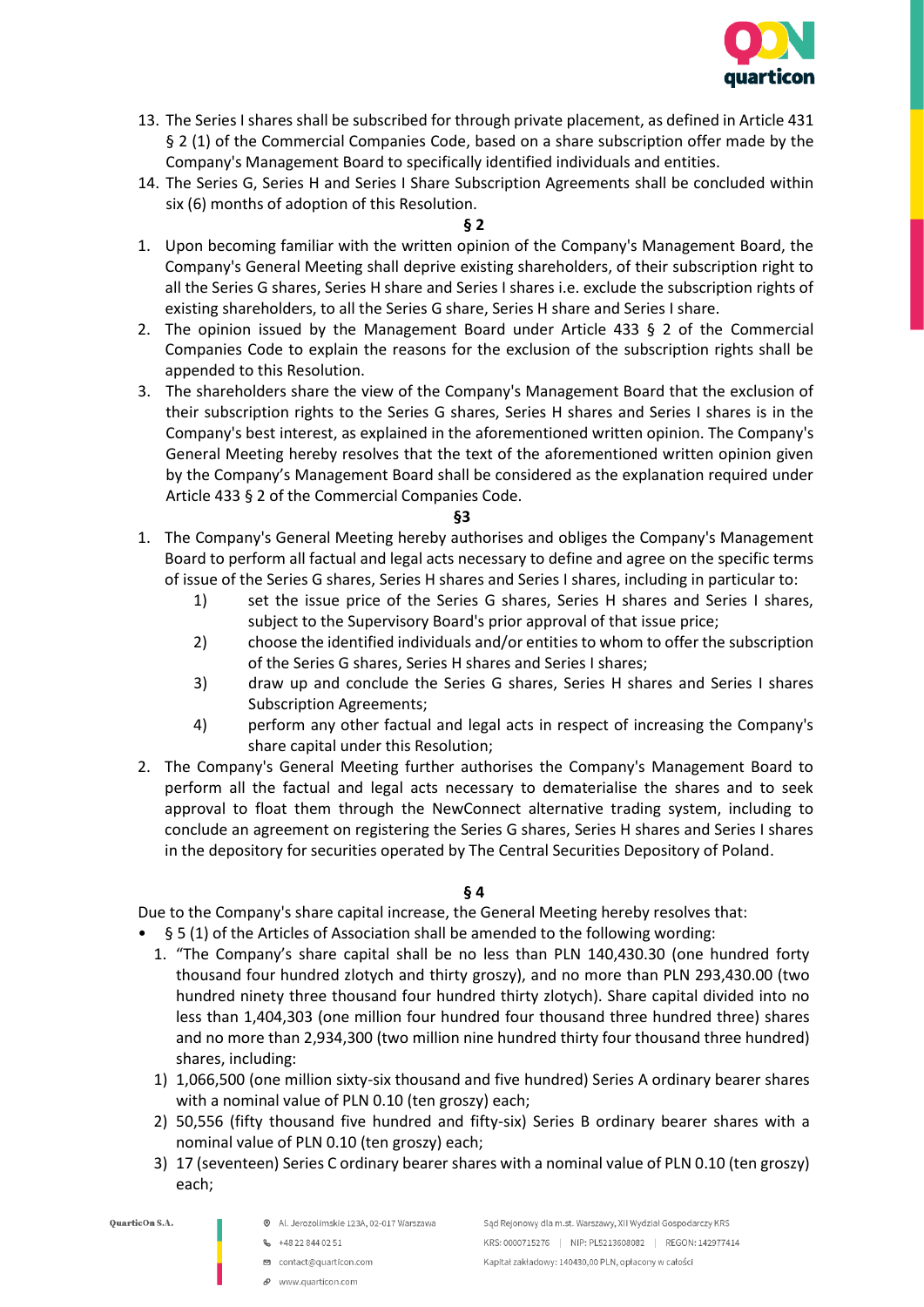

- 4) 152,927 (one hundred fifty two thousand nine hundred twenty seven) Series D ordinary bearer shares with a nominal value of PLN 0.10 (ten groszy) each;
- 5) 118,200 (one hundred eighteen thousand and two hundred) Series E ordinary bearer shares with a nominal value of PLN 0.10 (ten groszy) each;
- 6) 16,100 (sixteen thousand one hundred) Series F ordinary bearer shares with a nominal value of PLN 0.10 (ten groszy) each;
- 7) no more than 1,100,000 (one million hundred thousand) Series G ordinary bearer shares with a nominal value of PLN 0.10 (ten groszy) each;
- 8) no more than 280,000 (two hundred eighty thousand) Series H ordinary bearer shares with a nominal value of PLN 0.10 (ten groszy) each;
- 9) no more than 150,000 (one hundred fifty thousand) Series I ordinary bearer shares with a nominal value of PLN 0.10 (ten groszy) each.

**§ 5**

The Resolution shall become effective upon adoption.

#### **The voting instructions for the Proxy regarding the above resolution.**

The proxy should vote in the following way:

| Vote "in favor"                                                   | Vote "against"                                                    | "abstain from voting"                                             | Other<br>comments |
|-------------------------------------------------------------------|-------------------------------------------------------------------|-------------------------------------------------------------------|-------------------|
|                                                                   |                                                                   |                                                                   |                   |
| The number of shares:<br><br>The number of votes from the shares: | The number of shares:<br><br>The number of votes from the shares: | The number of shares:<br><br>The number of votes from the shares: |                   |
|                                                                   |                                                                   |                                                                   |                   |

**I am raising an objection to the resolution: YES / NO \*) Voting by ticking the appropriate box with a cross ("X")**

*\*) Delete as applicable*

- @ Al. Jerozolimskie 123A, 02-017 Warszawa
- 6 +48 22 844 02 51
- □ contact@quarticon.com
- $\mathcal O$  www.quarticon.com